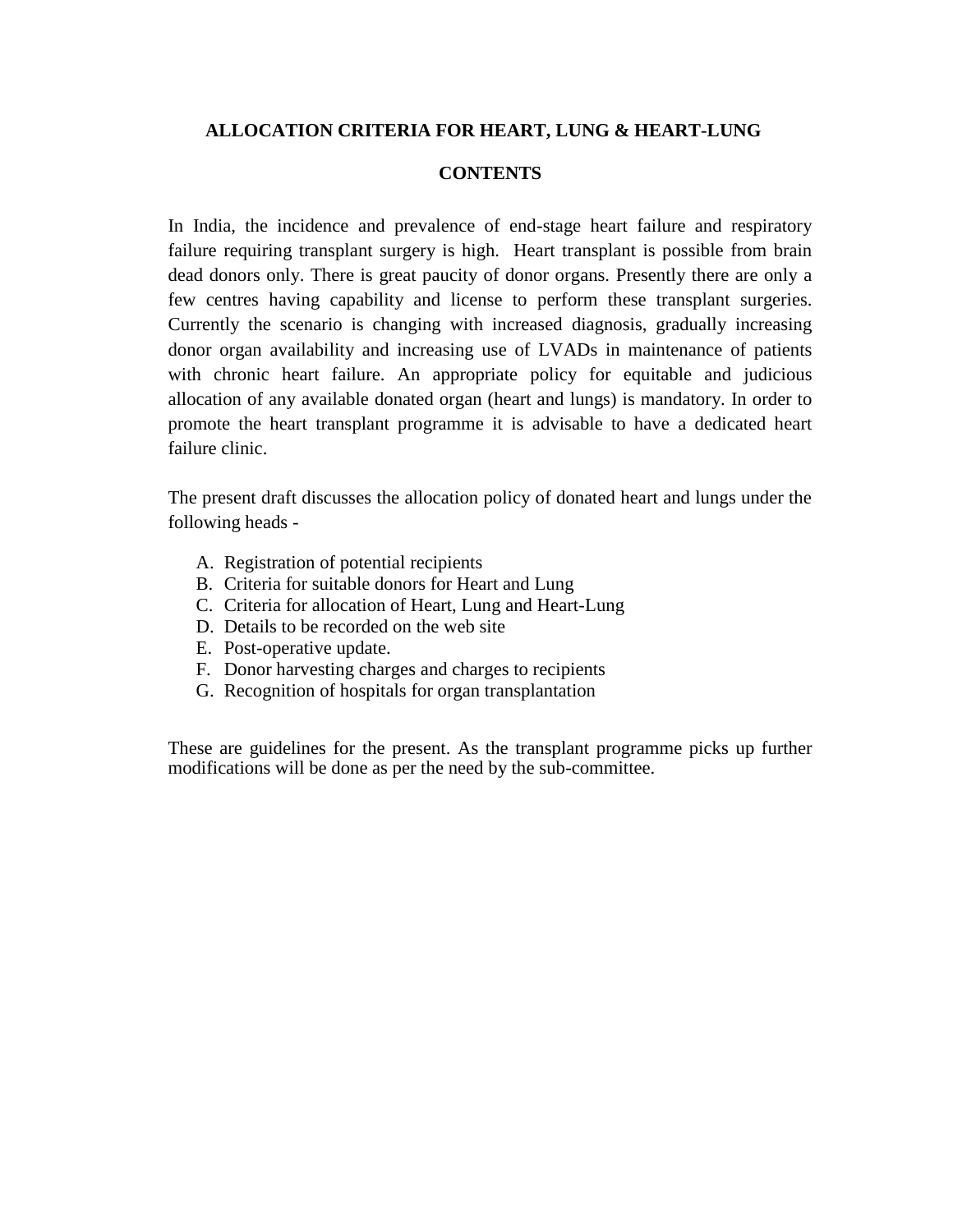### **A. REGISTRATION OF POTENTIAL RECIPIENTS FOR HEART, LUNG AND HEART-LUNG TRANSPLANTATION:**

- 1. All hospitals should do all necessary investigations needed for their potential patients waiting for heart, lung and heart-lung transplantations and then register them with NOTTO portal. Patient is to be registered by the concerned hospital through online registration form on website [www.notto.gov.in](http://www.notto.gov.in/)
- 2. Only those patients for whom all the necessary data is provided and registration charges are paid will be considered in the active waiting list.
- 3. The registrations for transplantation will have to be updated and re-registered every month. Status of patient must be updated regularly by the hospital to one of the following status:
	- Active
	- $\blacksquare$  Unfit
	- **Recipient frequently refused**
	- **Lost to follow-up**
	- **Transplant done**
	- **Death**
	- 4. At any time one patient can register only with one transplantation center. In case he/she wants to shift to some other center, they need to deregister with first center and then only register with second center. There should be at least 72 hours of gap before the next deceased donor's organ retrieval.
	- 5. Registration of Heart and Heart-Lung recipients:
		- 3 categories are proposed:

**Priority 1 (emergency):** These are patients on ventricular assist devices, but still critical, Intra aortic balloon pump (IABP) waiting for heart/heart lung transplantation. These recipients will get priority based on blood group and size matching. Their status need to be confirmed on weekly basis.

**Priority 2 (semi emergency):** These are patients in intensive care unit depending on ionotropic supports for at least a week and not maintaining hemodynamics if inotropes are being weaned off. Their category needs to be updated every 48 hours. Based on their progress they may stay in priority 2 or change to other priorities. If a deceased donor organ is available, their status need to be confirmed by 3 members of the heart subcommittee as appointed by the chairman of the subcommittee.

**Priority 3 (elective):** These are patients electively waiting for transplantation. Their status need to be confirmed or changed as per their progress on monthly basis.

The concerned hospital needs to be given a username and password to enable them to register the recipients and enter data. They can see only *their* waiting patients. The subcommittee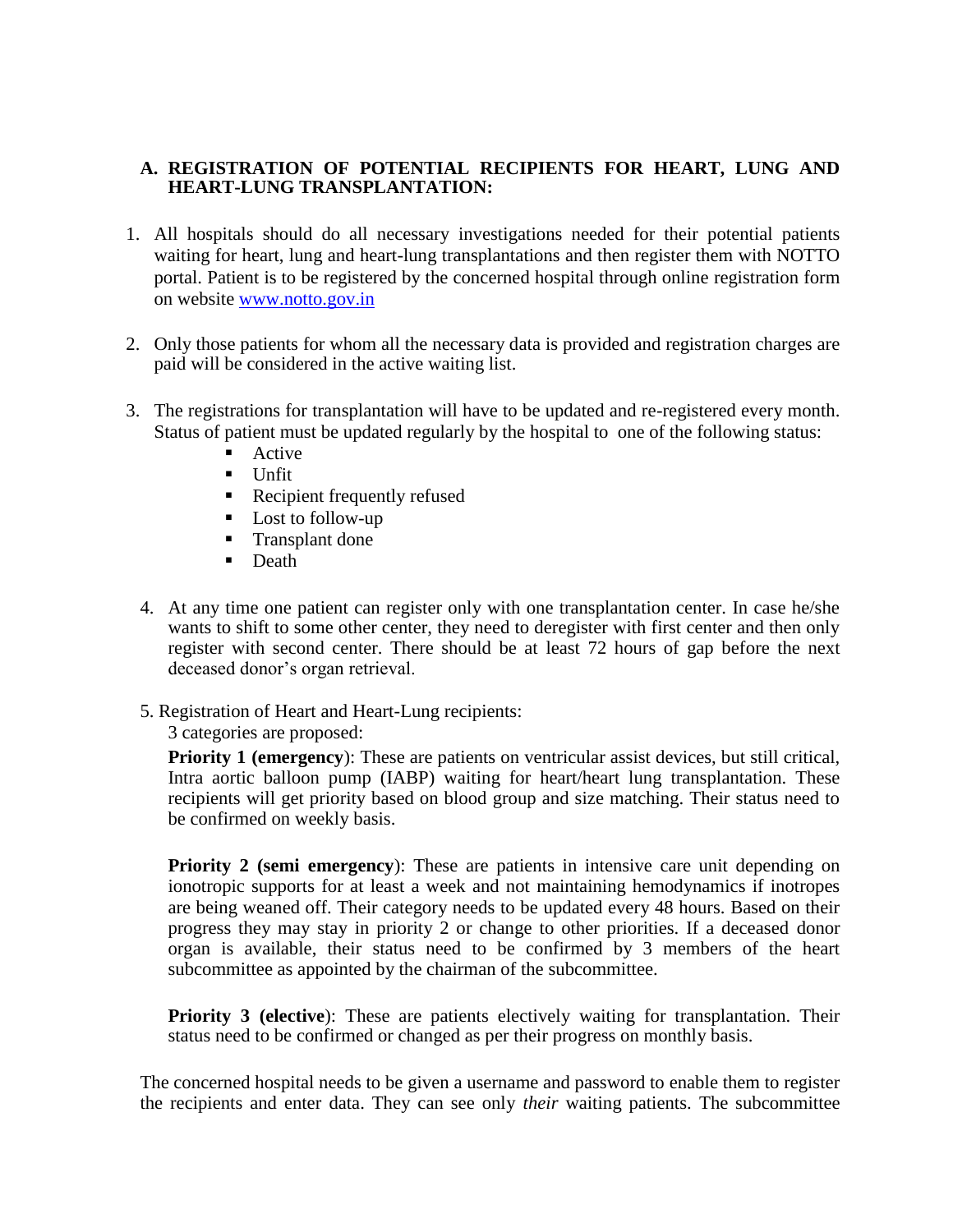members to be given a separate username and password and they should be able to see *all* the waiting list members for heart, lung and heart lung transplantation and their details.

### **B.CRITERIA FOR SUITABLE DONORS FOR HEART AND LUNGS:**

Apart from the general criteria for donors, the following criteria are needed:

1. Heart:

- a) Age less than 60 years. If donor is more than 40 years, coronary angiogram is desirable to exclude asymptomatic coronary artery disease.
- b) No history of heart disease and echo-cardiogram showing good cardiac function and no anatomical abnormalities.
- c) Maintaining good haemodynamics and not on high doses of inotropes ( dopamine less than 10 micrograms /kg/min; epinephrine, nor epinephrine less than 0.1 micrograms/kg/mn, dobutamine less than 10 micrograms/kg/mn)
- d) Cardiac arrest Donors revived after a brief cardiac arrest must be assessed extra carefully ; but can be considered if the cardiac function is absolutely normal.

### 2. Lung:

- a) Age less than 55 years
- b) No active sepsis / malignancy in the lungs and outside
- c) No history of significant chronic obstructive pulmonary disease
- d) Chest X ray shows clear lung fields without any evidence of trauma to lungs
- e) Arterial Blood gases: On 100% oxygen and PEEP of 5 mm of Hg. after 5 mn, PaO2 should be more than 300 mm of HG
- f) If smoker, a smoking history of  $\leq$ 20 pack-years

## **C. CRITERIA FOR ALLOCATION OF HEART, LUNG AND HEART-LUNG:**

Matching of heart and Lungs are done based on Blood group matching and Size matching Geographical distance

**Blood Group Matching**- O group donor organ is matched with O first. If no O group recipient is available, then it can be given to other group recipients as per the following criteria. Once a deceased donor heart and lungs are available, the hospital/s with first two recipients in the order of allocation will be informed. If the first recipient is not confirmed in 2 hours after that, the organ will go to the next recipient in the list and so on.

**Size and weight mismatch -** There should not be more than 20 percent size mis-match between the donor and the recipient heart / lung. Larger hearts can go to smaller patients and more mismatch is acceptable but problems can occur with small hearts in large recipients. In children more mismatch is acceptable.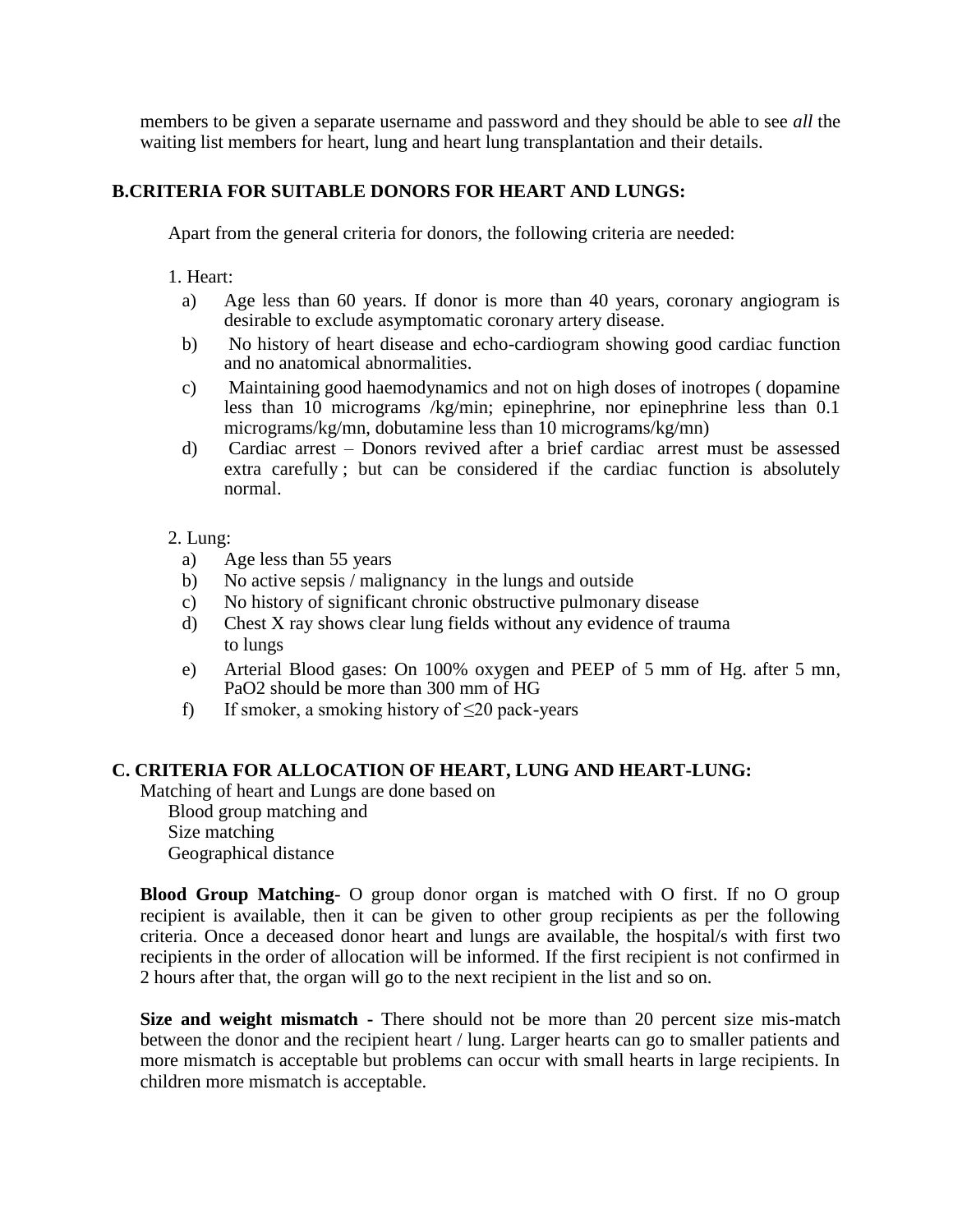**Distance –** The donated heart should be allocated to a hospital which is well within the geographical limit of cold-ischemia time for heart / lung

For a heart / lung donated at a government hospital, the first priority for allocation should be for a recipient registered with a government hospital.

If any controversies arise in allocation, the decision of the Advisory sub-committee is final.

1. Heart and Heart-Lung:

- a. If deceased donor organs are harvested in an Organ Transplantation center, heart will go to that center. One lung will go to that centre (both lungs may be used in one patient at the discretion of Transplant team) and the other lung will go to the general pool. If the hospital does not have recipients, then the heart and both lungs will go to the general pool.
- b. If deceased donor organs are harvested in a center recognized only for organ harvesting, heart and both lungs will go to the general pool.

General pool organs will be distributed first to patients in the priority1, then to priority2 and then to priority 3. If multiple patients are there in each category, then heart will be distributed in the chronological order of patient's registration with NOTTO portal. If donor is CMV positive, and there is a recipient who is CMV positive, they will be matched provided there is no waiting patient in priority 1 and 2.

- 2. Lung:
	- a. If deceased donor organs are harvested in an Organ Transplantation center, one lung will go to that center (both lungs may be used in one patient at the discretion of Transplant team) and the other lung will go to the general pool. If the hospital does not have recipients, then the heart and both lungs will go to the general pool.
	- b. If deceased donor organs are harvested in a center recognized only for organ harvesting, both lungs will go to the general pool.

## **D. DETAILS TO BE RECORDED ON THE WEB SITE:**

The Following details should be available on the web site regarding the patients waiting for heart, lung and heart-lung transplantation:

| First name:         |            | Last name:  |
|---------------------|------------|-------------|
| Age:                | Sex:       | Height:     |
| Weight:             | Diagnosis: |             |
| Hospital where      |            | Date        |
| registered:         |            | registered: |
| Diabetic: Y/N       |            |             |
| <b>Blood Group:</b> |            | Rh typing:  |
| CMV IgG:            |            |             |